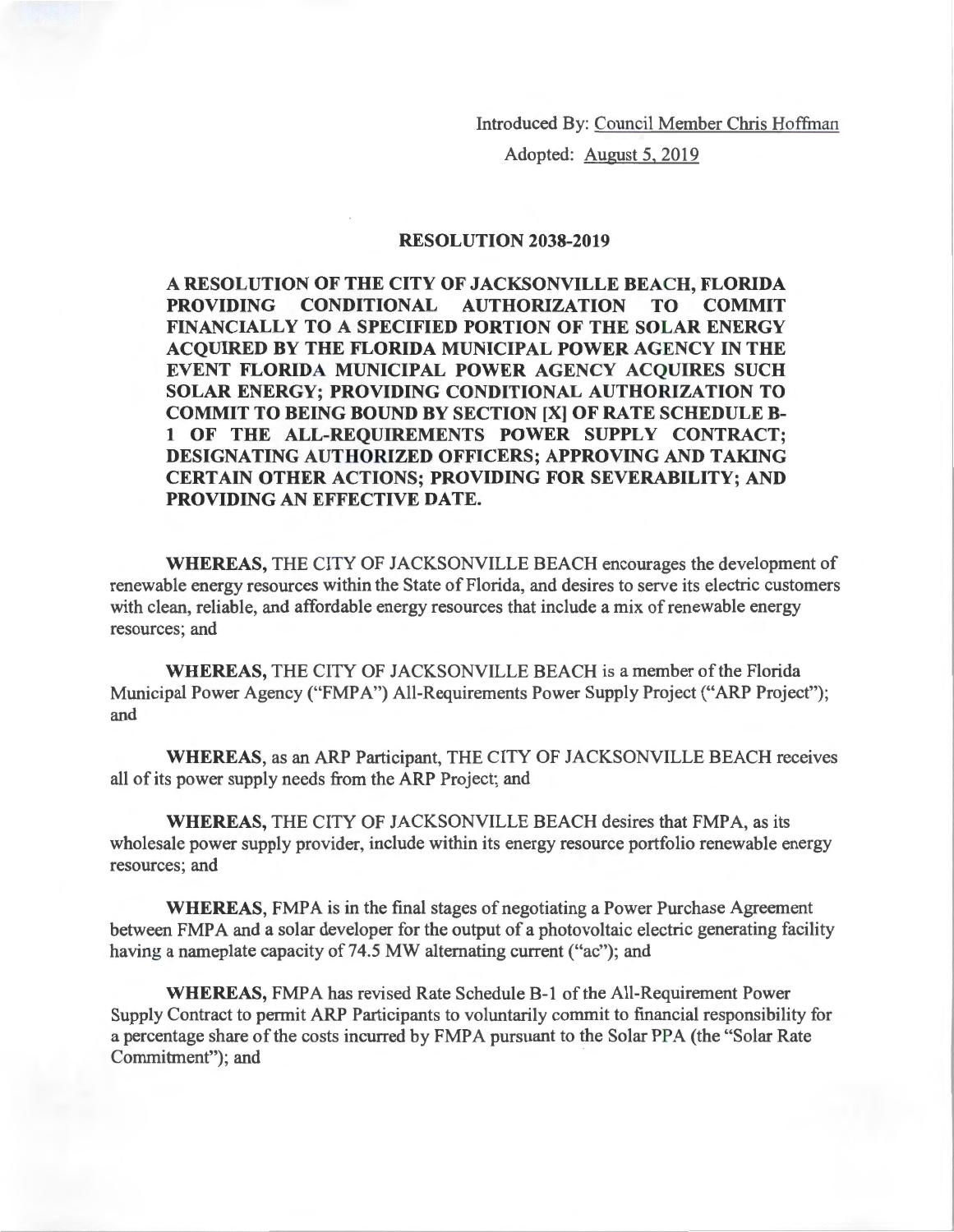**WHEREAS,** THE CITY OF JACKSONVILLE BEACH hereby determines that it is in the best interests of the health, safety, and welfare of the citizens and residents of THE CITY OF JACKSONVILLE BEACH to commit financially, subject to the conditions set forth in this Resolution, to the Solar Rate Commitment set forth in the revised Rate Schedule B-1.

## **NOW THEREFORE, BE IT RESOLVED BY THE CITY COUNCIL OF THE CITY OF JACKSONVILLE BEACH AS FOLLOWS:**

**Section 1. Solar Power Entitlement Share.** The City of Jacksonville Beach desires to commit financially to a portion of the potential FMPA solar energy entitlement acquired by FMPA pursuant to a solar power purchase agreement, to the extent one is entered into by FMPA, at a Solar Rate Commitment of up to 5 MW, provided that the dollar-per-MWh amount for the City of Jacksonville Beach's Solar Rate Commitment does not exceed \$28/MWh.

**Section 2.** Acknowledgement. The City of Jacksonville Beach acknowledges that its Solar Rate Commitment is dependent upon FMPA entering into, and subject to the terms and conditions of, a power purchase agreement between FMPA and a solar developer (the "Solar PPA"). Such Solar PPA is subject to approval by the FMPA Executive Committee. The City of Jacksonville Beach shall not be bound by the Solar PPA, its Solar Rate Commitment, the Solar Rate provisions of Rate Schedule B-1 of the ARP Contract, or any other agreements unless and until they have been reviewed and are acceptable to The City of Jacksonville Beach.

**Section 3.** Solar Rate Commitment. In the event FMPA enters into the Solar PPA and the Solar Rate Commitment does not exceed the dollar-per-MWh price set forth in Section 1 of this Resolution, and The City of Jacksonville Beach has reviewed and finds acceptable (1) the Solar PPA, (2) Rate Schedule B-1 of the ARP Contract, and (3) the ARP Solar Participant Agreement, provided that all the conditions of this Resolution are met, The City of Jacksonville Beach hereby commits to the Solar Rate Commitment.

**Section 4. Designation of Authorized Officers.** The Mayor and City Manager are each hereby designated as "Authorized Officers" of the City of Jacksonville Beach for the purposes of executing and delivering the documents, agreements, or instruments necessary to commit to the Solar Rate Commitment in the manner specified therein and taking any other actions authorized by this Resolution.

**Section 5. Further Actions.** Each Authorized Officer of the City of Jacksonville Beach is hereby authorized and empowered to take all further actions as may be necessary or desirable in carrying out the terms and provisions of this Resolution and each of the documents, agreements or instruments necessary to commit to the Solar Rate Commitment at their sole discretion.

**Section 6. Severability.** If one or more provisions of this Resolution should be determined by a court of competent jurisdiction to be contrary to law, such provisions shall be deemed to be severable from the remaining provisions hereof, and shall in no way affect the validity or enforceability of such remaining provisions.